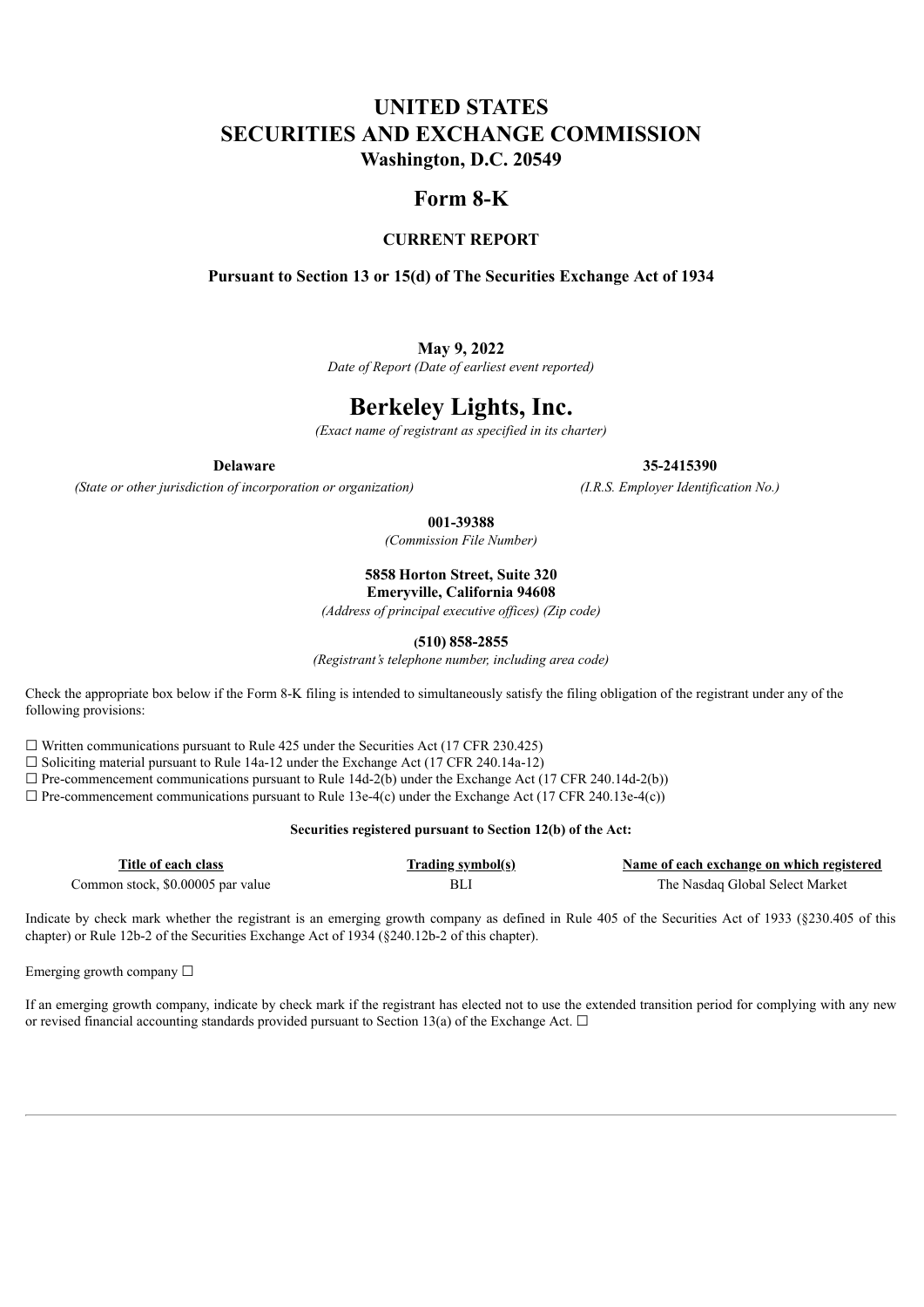#### **Item 2.02. Results of Operations and Financial Condition**

On May 9, 2022, Berkeley Lights, Inc. (the "Company") issued a press release announcing the Company's financial results for the quarter ended March 31, 2022. A copy of the press release is attached hereto as Exhibit 99.1.

The information furnished pursuant to Item 2.02 in this Current Report on Form 8-K and the press release attached as Exhibit 99.1 hereto shall not be deemed "filed" for purposes of Section 18 of the Securities Exchange Act of 1934, as amended (the "Exchange Act"), or otherwise subject to the liability of that Section, nor shall it be deemed incorporated by reference in any filing under the Securities Act of 1933, as amended, or the Exchange Act, except as shall be expressly set forth by specific reference in such a filing.

#### **Item 9.01. Financial Statements and Exhibits**

(d) Exhibits.

**Exhibit Number Description** [99.1](#page-3-0) Press Release of [Berkeley](#page-3-0) Lights, Inc. dated May [9,](#page-3-0) [2022](#page-3-0)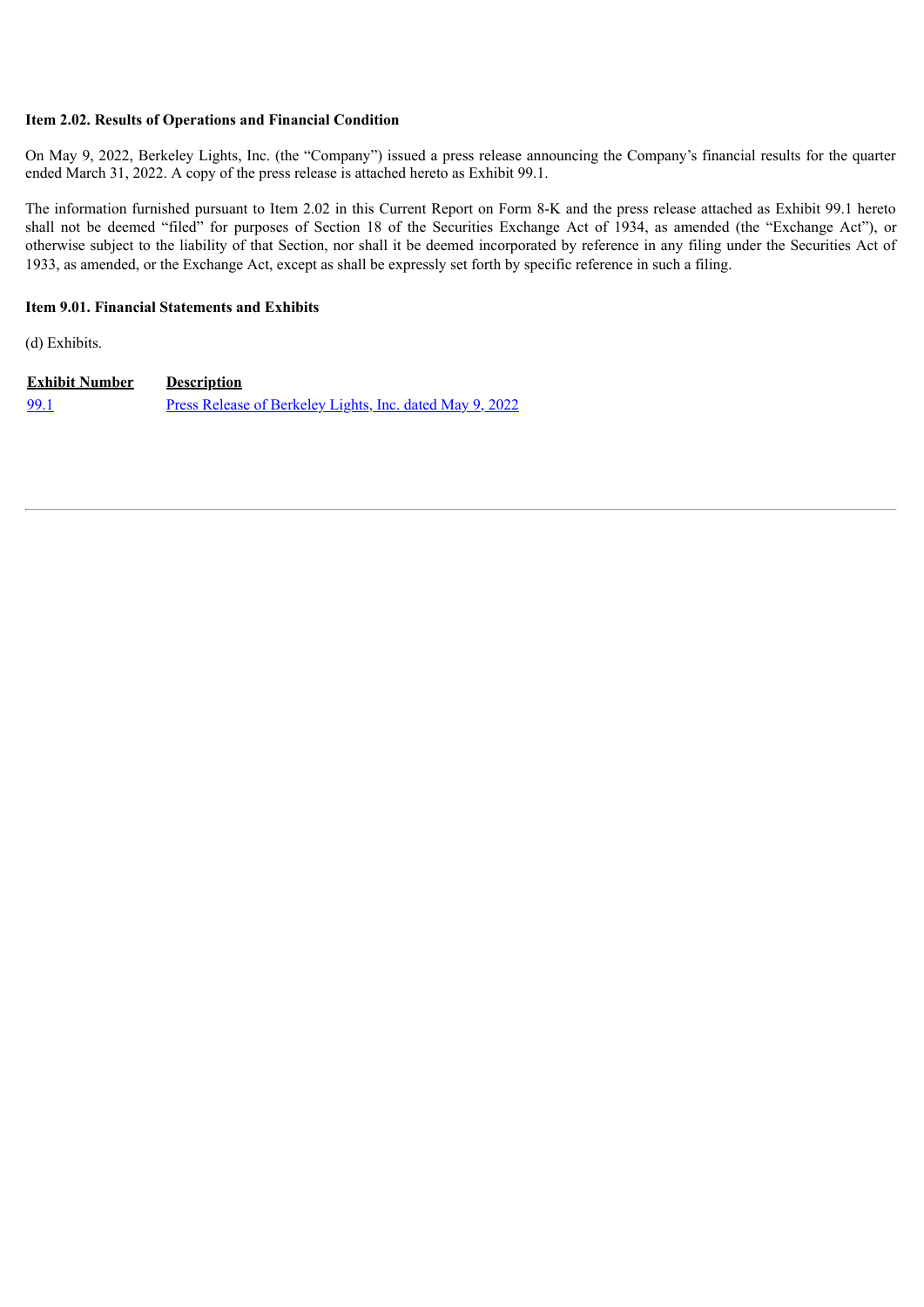## **SIGNATURE**

Pursuant to the requirements of the Securities Exchange Act of 1934, the registrant has duly caused this report to be signed on its behalf by the undersigned hereunto duly authorized.

### **BERKELEY LIGHTS, INC.**

Date: May 9, 2022 By: /s/ J. PAUL MCCLASKEY

Name: J. Paul McClaskey

Title: Chief Accounting Officer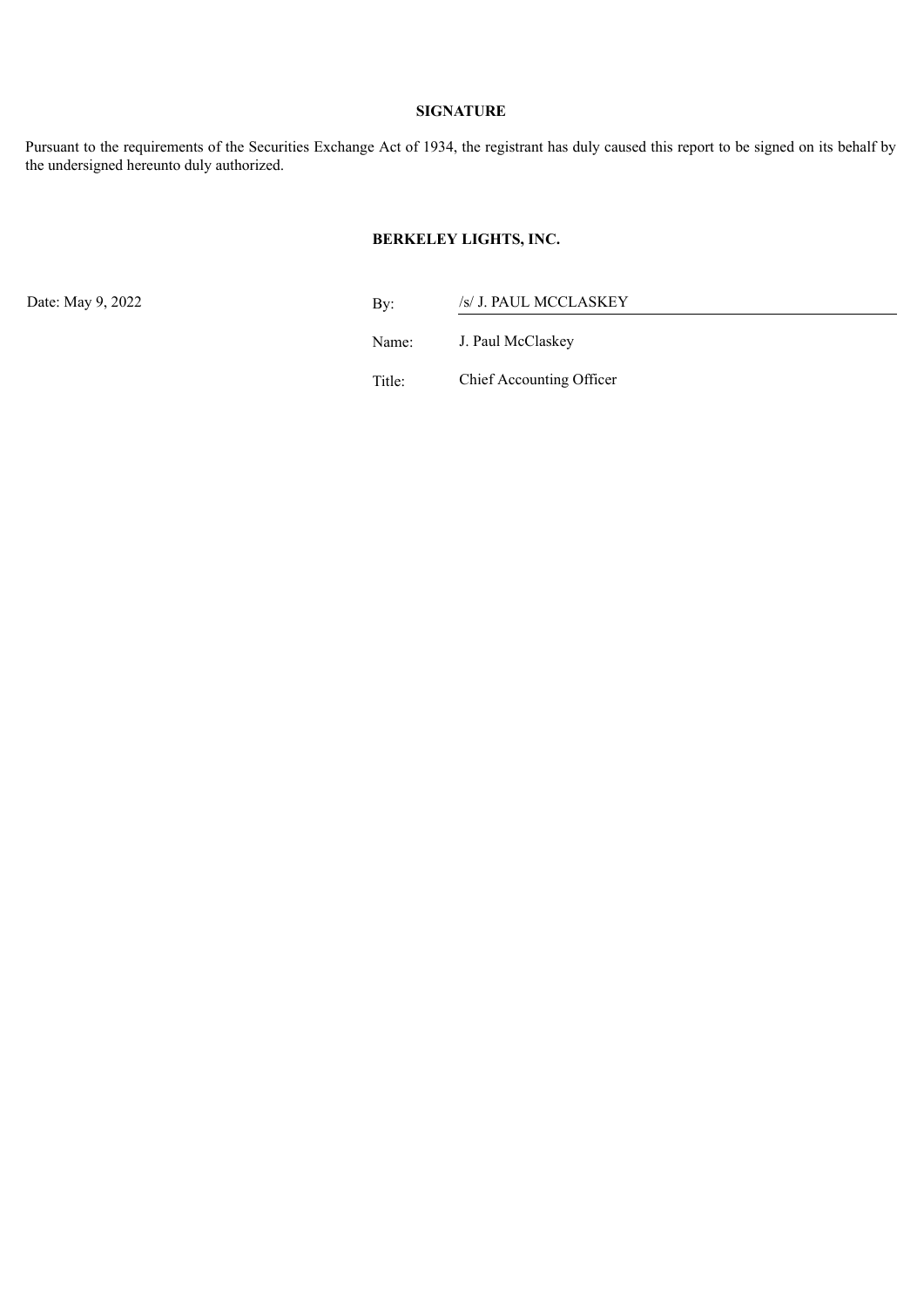<span id="page-3-0"></span>

# **Berkeley Lights Reports First Quarter 2022 Financial Results**

**EMERYVILLE, Calif. May 9, 2022** – Berkeley Lights, Inc. (Nasdaq: BLI), a leader in digital cell biology, today reported financial results for the quarter ended March 31, 2022.

## **Recent Highlights**

- Delivered total revenue of \$20.2 million for the first quarter of 2022, representing growth of 8.5% year over year
- Signed a strategic partnership agreement with Vestaron to develop pesticidal peptides using the Company's Beacon® platform and proprietary high-throughput, functional screening service
- Released an upgrade to the Software Suite for Beacon and Lightning<sup>®</sup> platforms, enabling customers to gain easier insights and faster throughput operations for antibody discovery, cell line development and cell therapy workflows
- Appointed Siddhartha Kadia as chief executive officer (CEO) and Lucas Vitale as chief human resources officer

"Since joining Berkeley Lights as CEO in early March, I have been working with the team on a strategic analysis of the business to identify key areas to accelerate profitable growth," said Siddhartha Kadia, Ph.D., CEO of Berkeley Lights. "Over the past eight weeks, I have become even more confident in the breakthrough nature of our technology, our significant opportunities ahead and our ability to create durable value for our shareholders."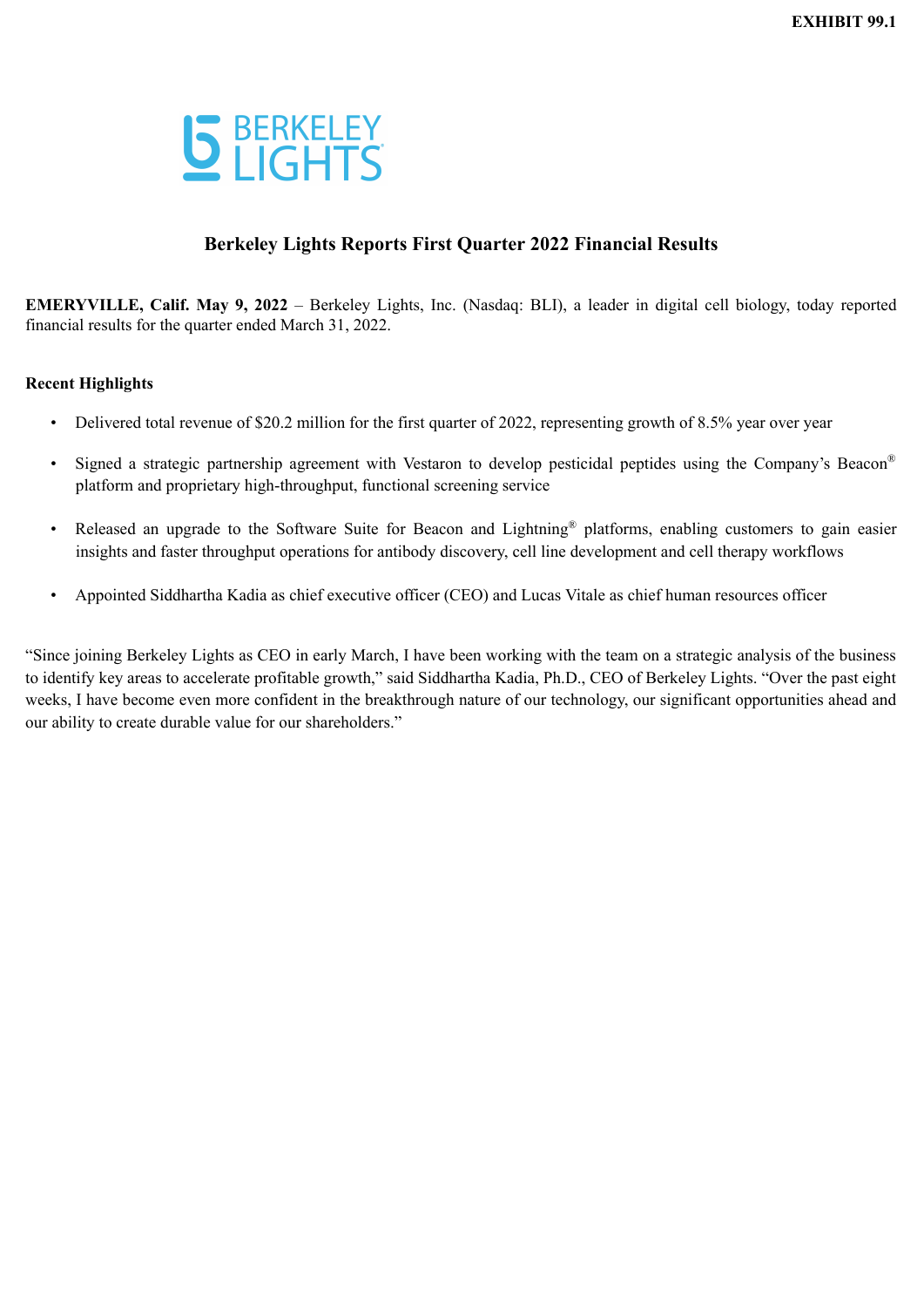## **First Quarter 2022 Financial Results**

|                                                                   | Three months ended March 31, |                |                |             |  |  |
|-------------------------------------------------------------------|------------------------------|----------------|----------------|-------------|--|--|
| (in thousands, except per share data)                             |                              | 2022           | 2021           |             |  |  |
|                                                                   |                              | (unaudited)    |                | (unaudited) |  |  |
| Revenue                                                           | \$                           | 20,206         | - \$           | 18,628      |  |  |
| Gross profit                                                      | \$                           | 13,827         | $\mathcal{S}$  | 12,451      |  |  |
| Gross margin %                                                    |                              | 68 %           |                | 67 %        |  |  |
| Operating expenses                                                | \$                           | 35,100         | $-\mathsf{\$}$ | 27,600      |  |  |
| Loss from operations                                              | \$                           | $(21,273)$ \$  |                | (15, 149)   |  |  |
| Net loss and comprehensive loss                                   | \$                           | $(21, 426)$ \$ |                | (15, 435)   |  |  |
| Net loss attributable to common stockholders per share, basic and |                              |                |                |             |  |  |
| diluted                                                           | S                            | $(0.32)$ \$    |                | (0.24)      |  |  |
| Total stock-based compensation                                    | \$                           | 5,393          | S              | 4,494       |  |  |

## **Webcast and Conference Call Information**

Berkeley Lights will host a conference call to discuss the first quarter 2022 financial results after market close on Monday, May 9, 2022 at 1:30 p.m Pacific Time/4:30 p.m. Eastern Time. A webcast of the conference call can be accessed at http://investors.berkeleylights.com. The webcast will be archived and available for replay for at least 90 days after the event.

## **About Berkeley Lights**

Berkeley Lights is a leading digital cell biology company focused on enabling and accelerating the rapid development and commercialization of biotherapeutics and other cell-based products for our customers. The Berkeley Lights Platform captures deep phenotypic, functional, and genotypic information for thousands of single cells in parallel and can also deliver the live biology customers desire in the form of the best cells. Our platform is a fully integrated, end-to-end solution, comprising proprietary consumables, including our OptoSelect® chips and reagent kits, advanced automation systems, and application software. We developed the Berkeley Lights Platform to provide the most advanced environment for rapid functional characterization of single cells at scale, the goal of which is to establish an industry standard for our customers throughout their cell-based product value chain.

Berkeley Lights' Beacon and Lightning systems and Culture Station instrument are: **FOR RESEARCH USE ONLY. Not for use in diagnostic procedures.**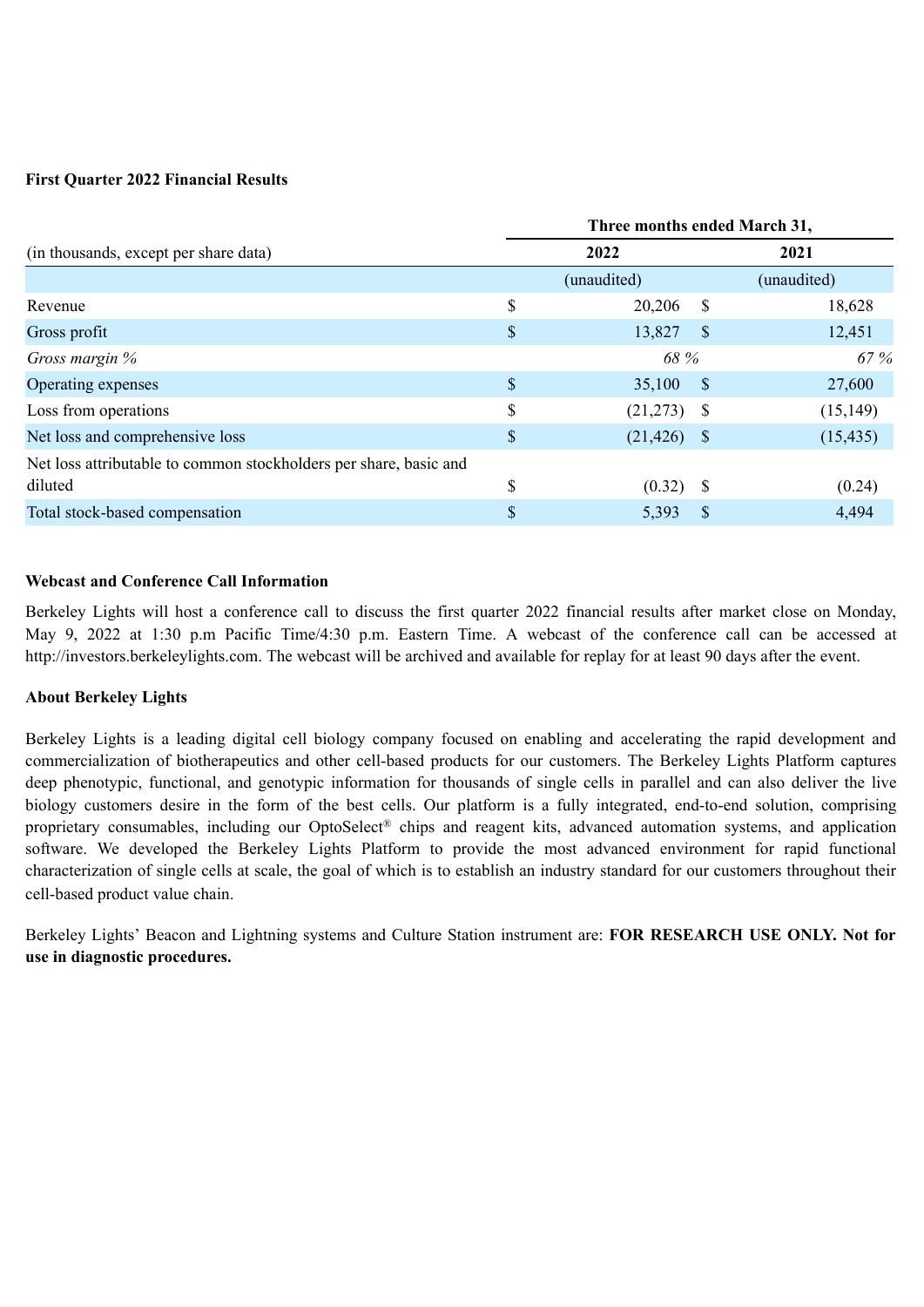## **Forward Looking Statements**

This press release contains forward-looking statements that are based on management's beliefs and assumptions and on information currently available to management. All statements contained in this release other than statements of historical fact are forward-looking statements, including statements regarding our ability to develop, commercialize and achieve market acceptance of our current and planned products and services, our research and development efforts, and other matters regarding our business strategies, use of capital, results of operations and financial position, and plans and objectives for future operations.

In some cases, you can identify forward-looking statements by the words "may," "will," "could," "would," "should," "expect," "intend," "plan," "anticipate," "believe," "estimate," "predict," "project," "potential," "continue," "ongoing" or the negative of these terms or other comparable terminology, although not all forward-looking statements contain these words. These statements involve risks, uncertainties and other factors that may cause actual results, levels of activity, performance, or achievements to be materially different from the information expressed or implied by these forward-looking statements. These risks, uncertainties and other factors are described under "Risk Factors," "Management's Discussion and Analysis of Financial Condition and Results of Operations" and elsewhere in the documents we file with the Securities and Exchange Commission from time to time. We caution you that forward-looking statements are based on a combination of facts and factors currently known by us and our projections of the future, about which we cannot be certain. As a result, the forward-looking statements may not prove to be accurate. The forward-looking statements in this press release represent our views as of the date hereof. We undertake no obligation to update any forward-looking statements for any reason, except as required by law.

**Press Contact** Media@berkeleylights.com

**Investor Contact** IR@berkeleylights.com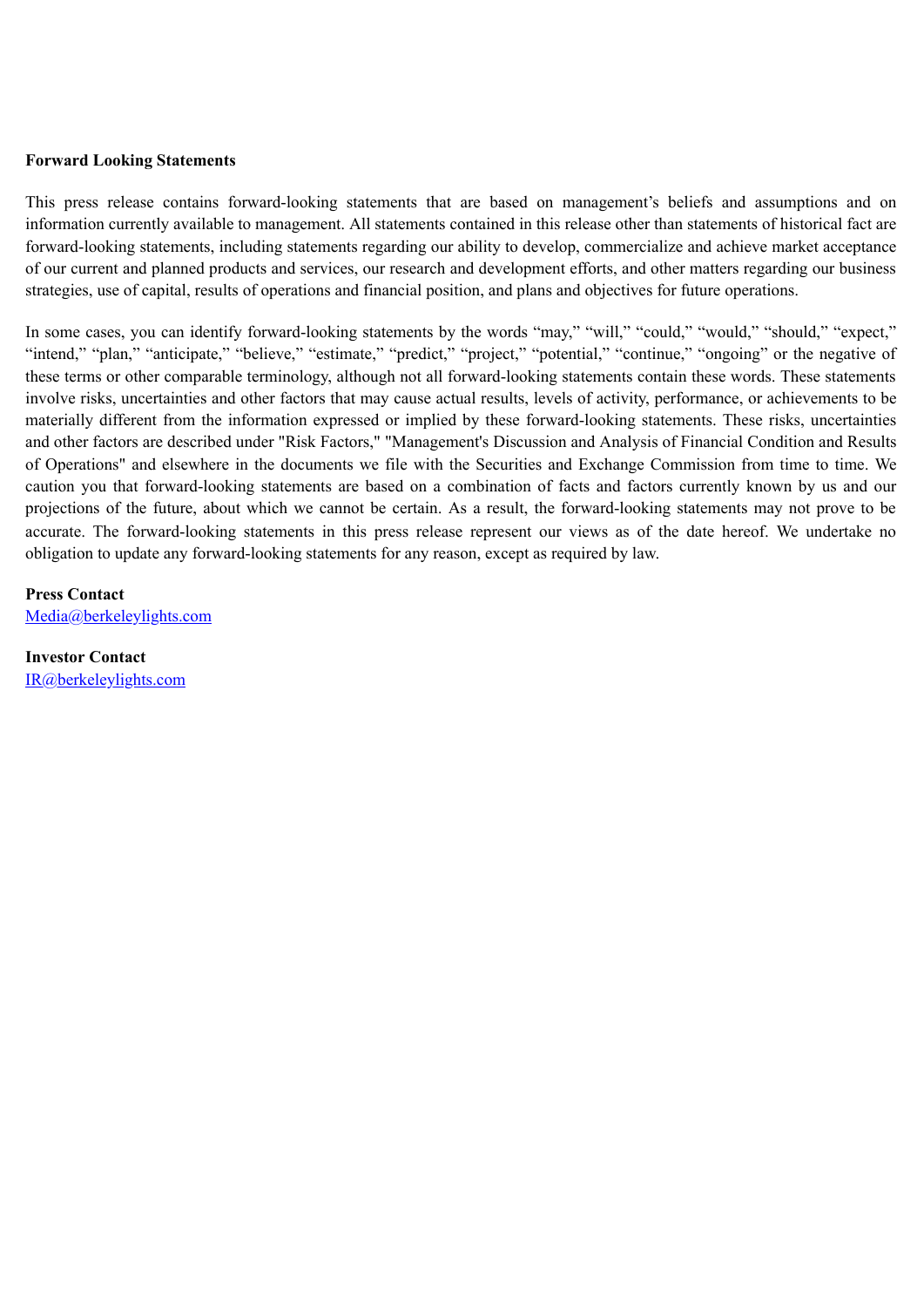# **Berkeley Lights, Inc. Condensed Consolidated Statements of Operations and Comprehensive Loss (Unaudited) (In thousands, except share and per share data)**

|                                                                                   |    | Three months ended March 31, |              |            |  |
|-----------------------------------------------------------------------------------|----|------------------------------|--------------|------------|--|
|                                                                                   |    | 2022                         |              | 2021       |  |
| Revenue:                                                                          |    |                              |              |            |  |
| Product revenue                                                                   | \$ | 9,774                        | $\mathbb{S}$ | 13,533     |  |
| Service revenue                                                                   |    | 10,432                       |              | 5,095      |  |
| Total revenue                                                                     |    | 20,206                       |              | 18,628     |  |
| Cost of sales:                                                                    |    |                              |              |            |  |
| Product cost of sales                                                             |    | 2,695                        |              | 3,703      |  |
| Service cost of sales                                                             |    | 3,684                        |              | 2,474      |  |
| Total cost of sales                                                               |    | 6,379                        |              | 6,177      |  |
| Gross profit                                                                      |    | 13,827                       |              | 12,451     |  |
| Operating expenses:                                                               |    |                              |              |            |  |
| Research and development                                                          |    | 17,573                       |              | 13,027     |  |
| General and administrative                                                        |    | 11,716                       |              | 8,967      |  |
| Sales and marketing                                                               |    | 5,811                        |              | 5,606      |  |
| Total operating expenses                                                          |    | 35,100                       |              | 27,600     |  |
| Loss from operations                                                              |    | (21, 273)                    |              | (15, 149)  |  |
| Other income (expense):                                                           |    |                              |              |            |  |
| Interest expense                                                                  |    | (224)                        |              | (354)      |  |
| Interest income                                                                   |    | 34                           |              | 66         |  |
| Other income, net                                                                 |    | 57                           |              | 19         |  |
| Loss before income taxes                                                          |    | (21, 406)                    |              | (15, 418)  |  |
| Provision for income taxes                                                        |    | 20                           |              | 17         |  |
| Net loss and comprehensive loss                                                   | \$ | $(21, 426)$ \$               |              | (15, 435)  |  |
| Net loss attributable to common stockholders per share, basic and diluted         | \$ | $(0.32)$ \$                  |              | (0.24)     |  |
| Weighted-average shares used in calculating net loss per share, basic and diluted |    | 67,697,488                   |              | 65,259,398 |  |